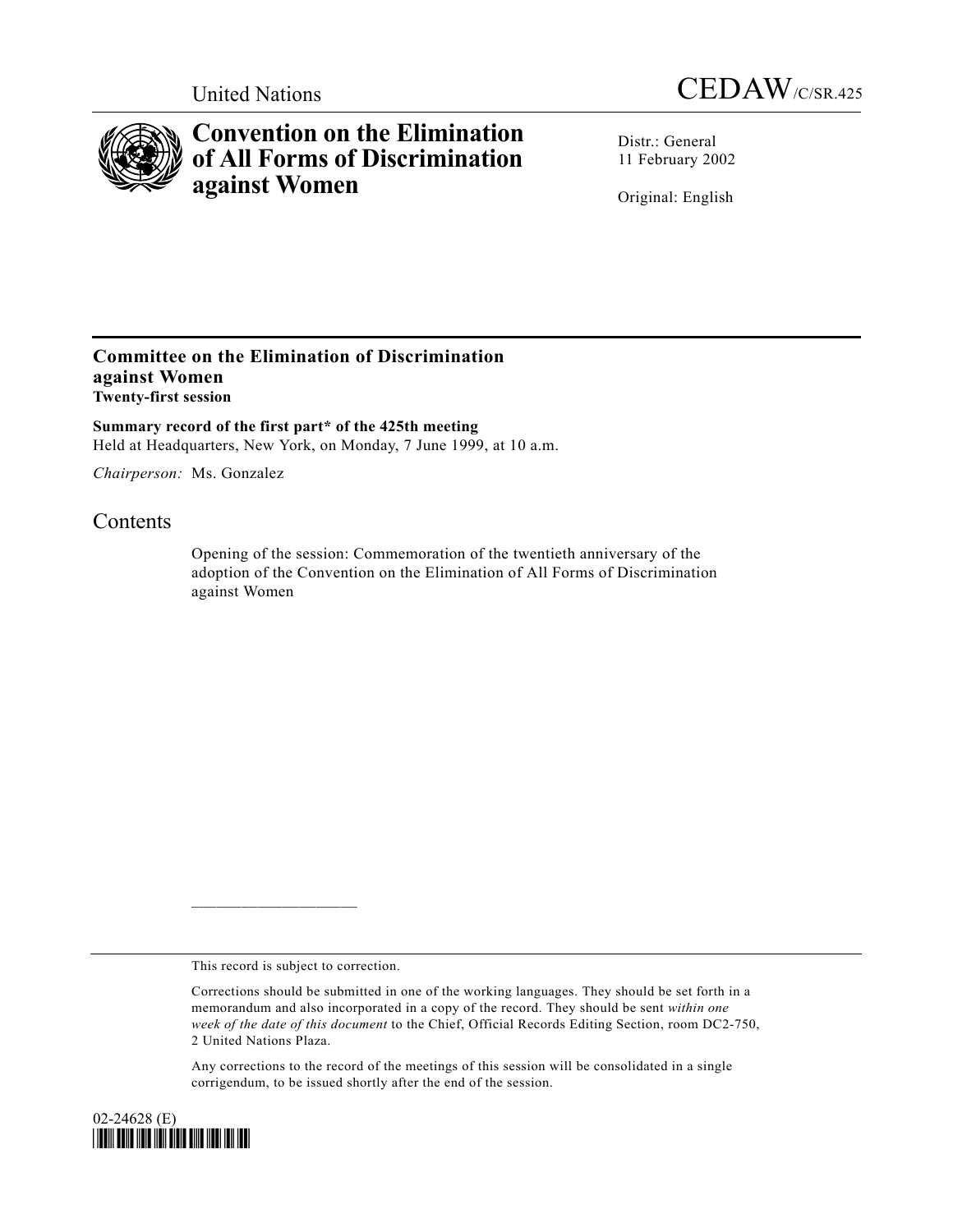\* The summary record of the second part of the meeting, to be reconvened in the afternoon appears as document CEDAW/C/SR.425/Add.1.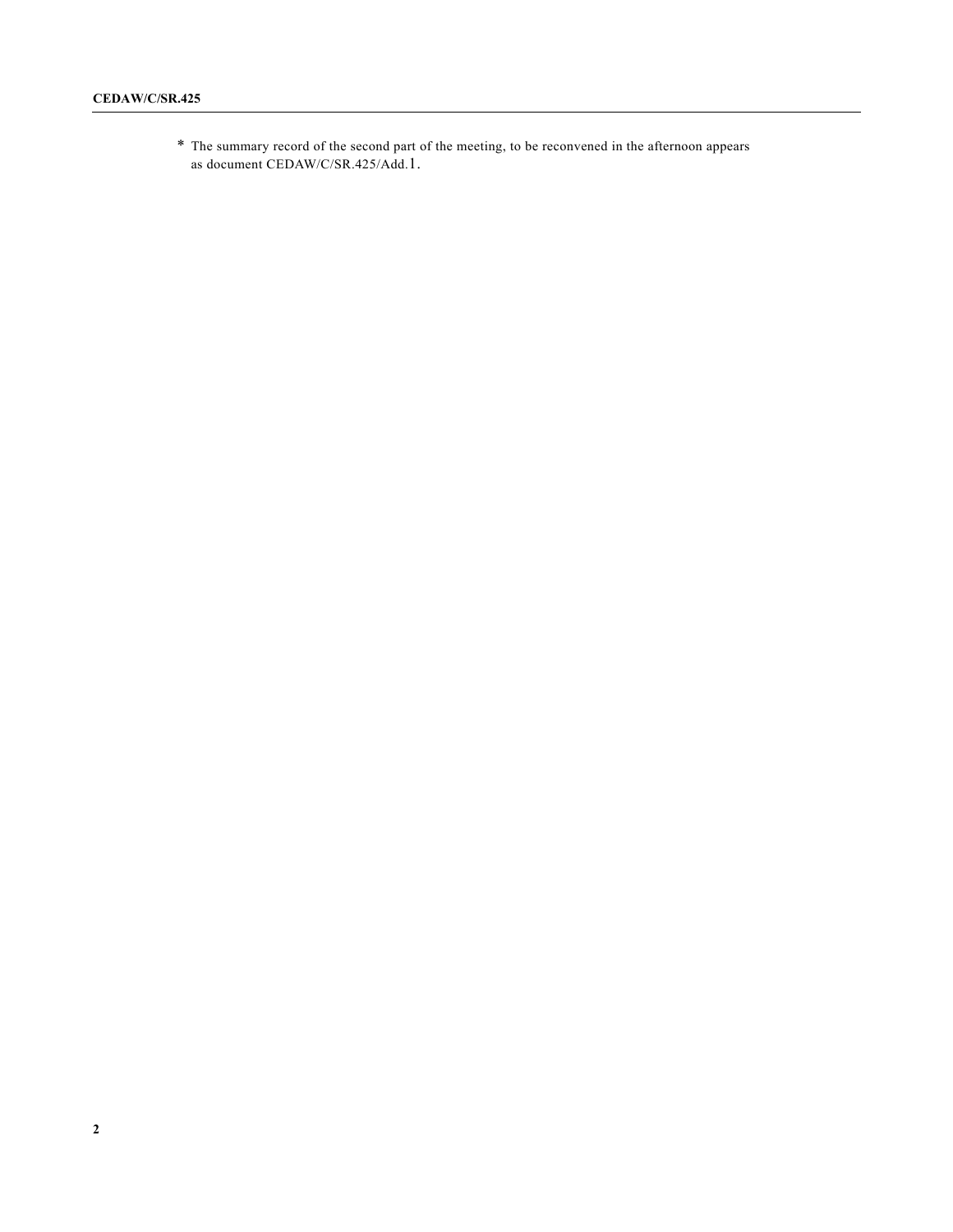*The meeting was called to order at 10.30 a.m.*

## **Opening of the session: Commemoration of the twentieth anniversary of the adoption of the Convention on the Elimination of All Forms of Discrimination against Women**

1. **The Chairperson** said that 18 December 1999 would mark exactly 20 years since the General Assembly had adopted the Convention on the Elimination of All Forms of Discrimination against Women. Women's efforts ensure recognition of their rights had begun with the suffrage movements of the mid-nineteenth century, continued through the 1919 Treaty of Versailles and the League of Nations during the 1930s and culminated in the adoption of the Charter of the United Nations, which enshrined gender equality among its fundamental principles. The Commission on the Status of Women had been established in 1948, the same year as the adoption of the Universal Declaration of Human Rights. Innumerable conventions, agreements, resolutions and other instruments had since been adopted to reaffirm those rights.

2. However, none of the international or regional instruments adopted over the years had been able to eliminate discrimination against women de jure and de facto, despite the adoption of the Declaration on the Elimination of Discrimination against Women in 1967. Therefore, on the initiative of the Commission on the Status of Women, the elaboration of a legally-binding convention had begun in 1975. After complex and sometimes delicate negotiations on the Convention, in defining the concept of discrimination itself and in the areas of employment, education and health in particular, a decision had been reached that the mechanism to monitor implementation would follow the pattern established for the International Covenant on Civil and Political Rights, and a provision allowing reservations to the Convention had been added as well.

3. When the Convention had been adopted, there had not been a great deal of support for a mechanism that would allow the Committee to hear communications from individuals concerning implementation by States parties. The issue had resurfaced a few years earlier, and it was welcome news that, in addition to commemorating the twentieth anniversary of the Convention, the Committee could also celebrate the completion of the negotiations on the text of the First Optional Protocol. Women in future

would thus enjoy an international legal framework that would complement national legal systems in promoting and protecting their human rights and fundamental freedoms, one of which was freedom from gender discrimination.

4. **Ms. Fréchette** (Deputy Secretary-General) said that the roots of the Convention could be traced through the whole history of the United Nations and its efforts to codify human rights. Article 2 of the Universal Declaration of Human Rights proclaimed that everyone was entitled to all the rights and freedoms set forth without distinction of sex, and since then, all international human rights instruments had purported to apply to women and men alike. Yet the experience of seeking to secure those rights for women in practice had convinced women's rights advocates that nothing short of a "bill of rights for women" would be needed if women were to achieve true equality in the home and full citizenship in the community. The General Assembly had concurred in 1979, with the adoption of the Convention.

5. Unfortunately, international legal codes were not self-implementing, nor was national legislation. True equality for women required work on many fronts at once: building political will, creating an enabling legal environment, raising awareness and practising advocacy. It required programmes and projects to level the playing field for women in their access to resources and their opportunities in public and private life. At the intergovernmental level, for more than half a century the Commission on the Status of Women had provided guidance, inspiration, and on occasion, candid criticism on steps related to women's status and advancement. The preparation of and follow-up to the four world conferences convened over the past 25 years had inspired women to demand that their voices should be heard regarding public policy, legislation and public spending on issues of direct concern to them.

6. Yet even as the twentieth anniversary of the Convention was being celebrated, women's human rights continued to be disregarded and violated all over the world in different ways and to varying degrees. Women were victims of rape and sexual violence in the home and in war. The majority of the world's poor and illiterate were women, and they continued to earn 75 per cent as much as men. Their work in subsistence farming and family businesses was ignored in conventional statistics, and no social security or health benefits were provided for such work. Women were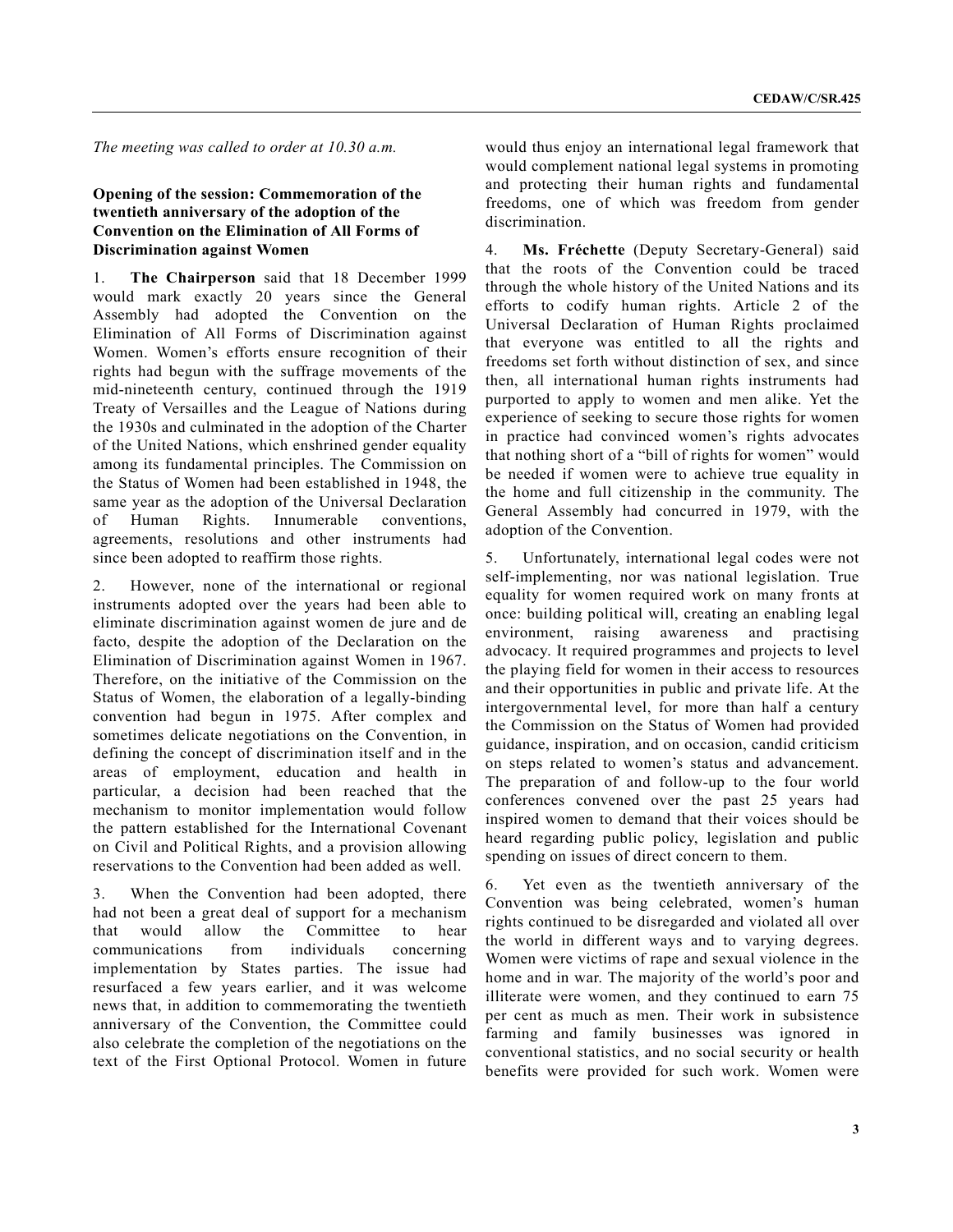also deprived of basic health rights, as could be seen from the shocking maternal mortality rates in some countries. Those failures could be directly related to the continued under-representation of women in nearly every political forum. As an illustration, in the official photograph taken at the fiftieth anniversary of the United Nations, there were 185 male heads of State and Government and only five women.

7. There were currently 163 States parties to the Convention, and even in States which were not parties, the Convention was used to influence legislative processes, Government policies and public opinion. Inspired by the Convention, diplomats and activists had joined forces at the 1998 Rome Conference to ensure that the Statute of the International Criminal Court codified rape and other forms of sexual violence in armed conflict as crimes against humanity. At the Fourth World Conference on Women in Beijing, Member States had committed themselves to achieving universal ratification of the Convention by 2000. Surely, the most fitting way to mark the twentieth anniversary of the Convention would be to begin the new millennium with a truly universal commitment to equal rights for women everywhere.

8. **Ms. Ider** recalled that, during her term as first Chairperson of the Committee, the rules of procedure had been drafted and adopted and procedures for consideration of reports from States parties worked out. Although the discussions had sometimes become emotional, members had always managed to find common ground in a spirit of friendship. Over the past 20 years the importance of the Convention had grown. Of all the international human rights instruments, it had the highest number of States parties. However, it also had the highest number of reservations, including those to substantive articles. Much also remained to be done in putting the Convention into practice in domestic legislation.

9. **Mr. Ndiaye** (Office of the United Nations High Commissioner for Human Rights), reading a message on behalf of the High Commissioner for Human Rights, said that the commemoration of the twentieth anniversary of the Convention on the Elimination of All Forms of Discrimination against Women was an occasion to mark rather than to celebrate. The adoption of the Convention had been a milestone on the road to of full equality for all women. While tribute must be paid to those who had fought for the adoption of the Convention and the observance of its principles, the

ways in which implementation had failed to match up to the provisions and ideals of the Convention must also be borne in mind.

10. The advancement of women's rights was a common responsibility. Over the years, the United Nations had striven to create a legacy of internationally agreed strategies, standards, programmes and goals to advance women's rights around the world. The Charter itself had been the first international agreement to proclaim gender equality as a fundamental human right, a key principle which had been reaffirmed at the 1993 World Conference on Human Rights. The Convention was the most comprehensive, legally binding treaty on women's human rights. It was an explicit statement on the responsibility of States to eliminate all forms of discrimination against women, and to ensure not just de jure rights for women, but also the de facto enjoyment of those rights.

11. The Convention was a critical tool for implementing women's rights. Social justice could not be achieved without equality and freedom from discrimination for women. A tangible way for Governments to show their commitment to women's rights would be for the optional Protocol to the Convention to be adopted by the General Assembly and for Governments to sign and speedily ratify it. Moreover, the Convention should be fully integrated into national development plans. The ratification and implementation of the Convention should clearly be at the centre of every country's strategy to promote women's human rights at the dawn of a new millennium.

12. The previous week, the Office of the High Commissioner, together with the Division for the Advancement of Women and the United Nations Development Fund for Women (UNIFEM), had brought together the special rapporteurs and the chairpersons of human rights treaty monitoring bodies to assess and identify entry points for gender integration into their work. The ideas and recommendations stemming from that gathering would be very useful to the three agencies involved. Remarkable women were championing human rights in all walks of life. Efforts should be redoubled to ensure that women everywhere could live in dignity, peace and freedom, consistent with the Charter of the United Nations, the Universal Declaration of Human Rights and the Convention on the Elimination of All Forms of Discrimination against Women.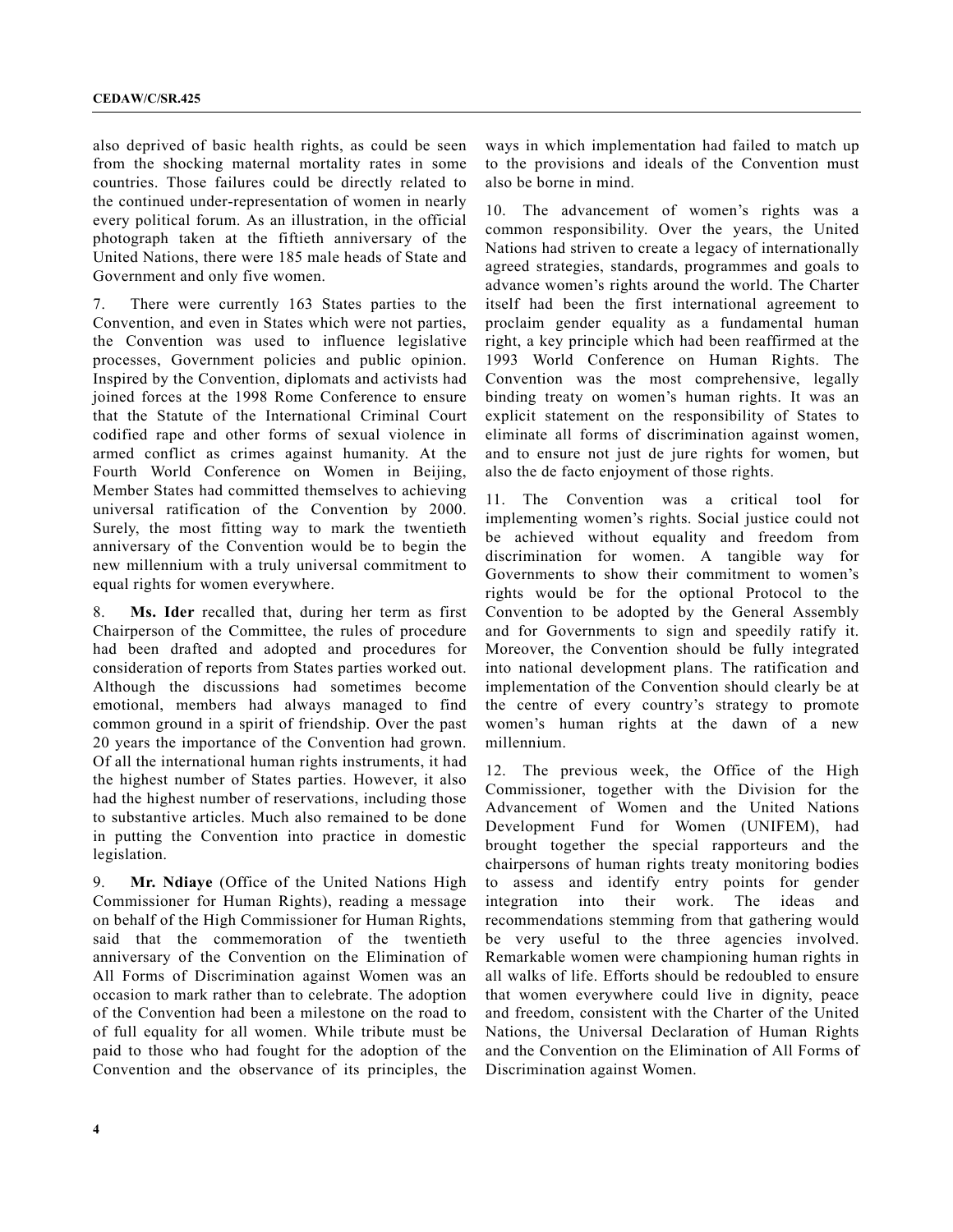13. **Mr. Desai** (Under-Secretary-General for Economic and Social Affairs) said that tremendous work was being done in the area of the advancement of women. In his view, decolonization, democratization and the advancement of women were the three most important trends of the twentieth century. In the period prior to the establishment of the United Nations, the driving force for the advancement of women had been the suffragette movement and the role women in national liberation movements.

14. During the second part of the current century, the United Nations had spearheaded the drive for the advancement of women through such instruments as the Universal Declaration of Human Rights and bodies such as the Commission on the Status of Women and the Committee on the Elimination of Discrimination against Women. Considerable efforts had been undertaken to integrate women's issues into the work of the United Nations, which had sought to give expression to the concerns voiced by a very effective women's movement. That was reflected in the Committee's work as well as in that of the Commission on the Status of Women and various international and world conferences on women. In that regard, he welcomed the adoption of the Optional Protocol to the Convention at the most recent session of the Commission on the Status of Women, and hoped that it would have the required number of ratifications by the end of the year in order to come into force.

15. The work of the United Nations in the area of women's rights had broken new ground in other fields. In that regard, the legal obligations that Governments accepted as parties to the Convention, other instruments and the plans of action adopted by major United Nations conferences were only the beginning. Governments had to undertake programmatic actions to enable people to exercise the rights provided for under those instruments. The work being done on gender equality within the United Nations was becoming increasingly important. Gender equality was not just the concern of the Committee and the Commission on the Status of Women; it was also a vital part of the work of other bodies dealing with economic and social issues. In that regard, one of the commitments arising from the World Summit for Social Development related specifically to gender equality and the advancement of women. The outcome of the Copenhagen Summit had shown the clear link between gender equality and the other areas of commitment, such as poverty

eradication, the promotion of full employment and social integration.

16. Gender equality was central to achieving the other aims of economic and social development and had, therefore, to be mainstreamed into other areas of United Nations work. That was why the Department of Economic and Social Affairs had been entrusted with the responsibility for the Division for the Advancement of Women and the task of supporting the work of bodies dealing with the advancement of women. Lastly, he hoped that the coming century would mark even greater advancement in gender equality in all aspects of political, economic and social life.

17. **Ms. King** (Special Adviser on Gender Issues and Advancement of Women) said that the Convention was not only a legally binding international bill of rights for women in all fields. Unlike the other human rights treaties, it obliged States parties to take action to eliminate discrimination against women and ensure their equality with men in the private sphere as well as public spheres. It was the only human rights treaty, for example, which affirmed women's reproductive rights and identified culture and tradition as critical forces in shaping gender roles and family relations, and which addressed the crucial role of rural women in the economic survival of the family and the particular problems they faced.

18. During her tenure as Director of the Division for the Advancement of Women, the Committee had experienced one of its most exciting phases of development, attracting increased interest from Member States, the United Nations system and nongovernmental organizations partly as a result of the global attention given to women's issues in the wake of the Fourth World Conference on Women. The Committee had begun to meet twice a year, had adopted two important general recommendations, and had improved its methods for the consideration of periodic reports, allowing for a fuller, more focused dialogue with States parties. Most recently, on the basis of a proposal by the Committee, the Commission on the Status of Women had approved an Optional Protocol to the Convention, which was expected to be adopted at the forthcoming session of the General Assembly and to enter into force in the year 2000. The Protocol would add further dimensions to the work of the Committee.